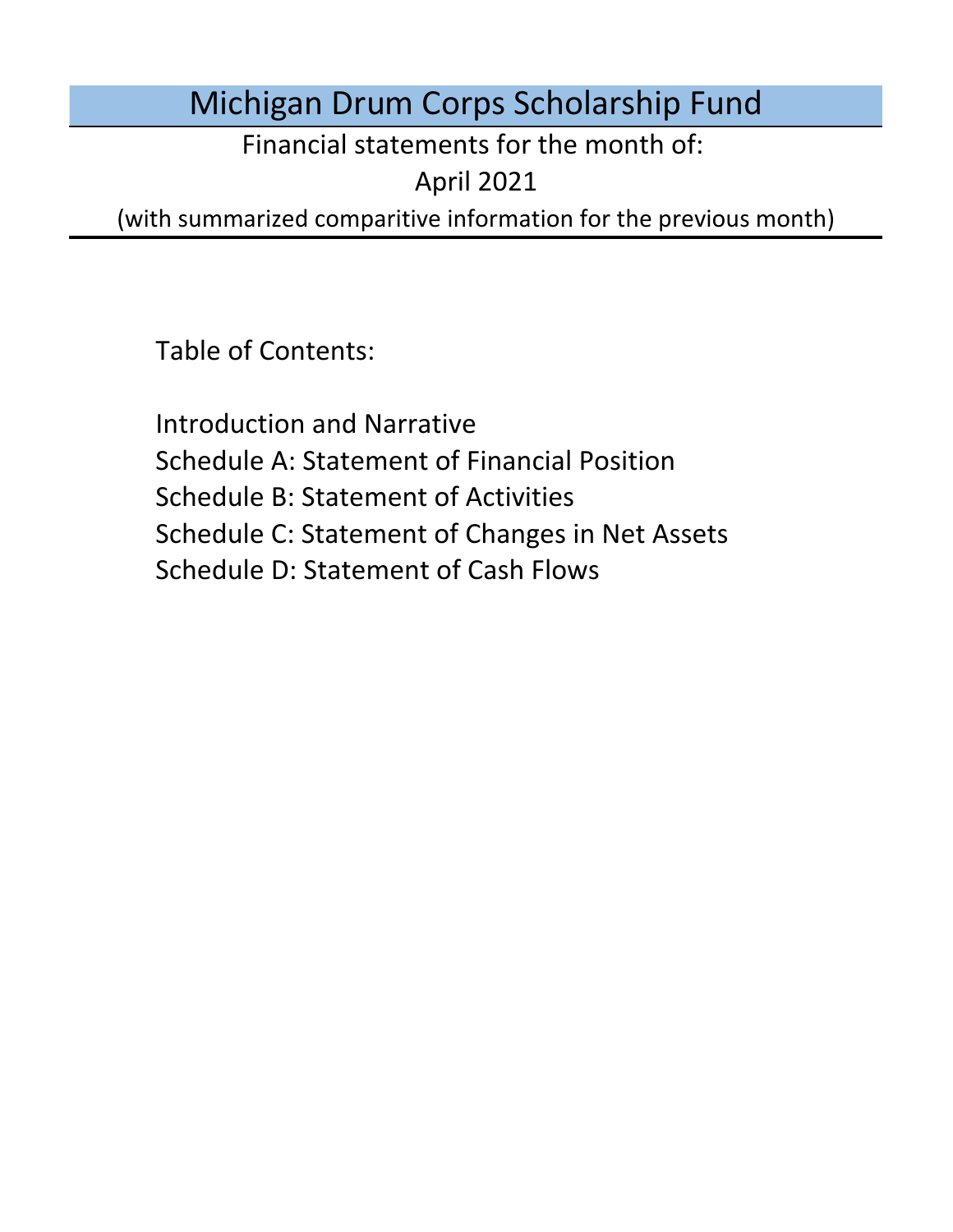### Introduction Introduction Introduction

<u>Introduction</u><br>April was an encouraging month for vaccinations against the COVID-19 virus and the drum corps activity. To date, <u>Introduction</u><br>April was an encouraging month for vaccinations against the COVID-19 virus and the drum corps activity. To date,<br>34.3% of the United States population has been fully vaccinated and the Food and Drug Administ approve Pfizer's vaccine for use in children from 12 to 15 years of age. A total of twenty-nine events (including finals week) have been tentatively scheduled for the 2021 season and in-person audition camps and rehearsals have<br>resumed for select corps. The Centers for Disease Control and Prevention released updated recommendations for resumed for select corps. The Centers for Disease Control and Prevention released updated recommendations for<br>fully vaccinated people that include the ability to gather or conduct activities outdoors without a mask except International, students receive vaccines, and national conditions continue to improve, we may see a more normal<br>2021 season than expected only a few months ago. 2021 season than expected only a few months ago. Disbursements: 0 program related disbursements during January. Supported biny a fear months age. rany vaccinated people that include the ability to gather of conduct activities outdoors without a mask except for<br>highly crowded areas. Assuming that corps are following the protective measures required by Drum Corps is population has been fully vaccinated and the Food and Drug Administration is expected to or use in children from 12 to 15 years of age. A total of twenty-nine events (including finals ely scheluled for the 2021 season a oractionion against the COVID-19 virus and the drum corps activity. To date, the conden in this been fully vaccinated and the food and Drug Administration is expected ildren from 12 to 15 years of age. A total of twenty-ni resumed for select corps. The Centers for Disease Control and Prevention released updated recommendations for Inginy crowded areas. Assuming that corps are following the protective measures required by Brum corps.<br>International students receive vaccines, and national conditions continue to improve, we may see a more normal memational, statents reterve vacules, and hational conditions continue to improve, we may see a more normal<br>2021 season than expected only a few months age List season man expected only a rew months ago. highly crowded areas. Assuming that corps are following the protective measures required by Drum Corps mginy provided dieds. Assuming that sorps die ronowing the protective medsures required by Brum corps.<br>International, students receive vaccines, and patienal conditions centinue to improve, we may see a more permal  $3021$  season than expected. memational, statents reteire vacants, and hational conditions continue to improve, we may see a more normal.<br>2021 season than expected oply a few months age. **EVEL SCOSON than Expected Only a TEW MONTHS appli** International, students receive vaccines, and national conditions continue to improve, we may see a more normal<br>2021 seesen than expected only a four menths age. memational, statents receive vacantes, and national conditional events. The mation of  $2021$  season than expected only a few months ago. Safety Safety Managerica only a raw months ago.

through the micrigan or any corporation of the final the rand plans to use the existing scholarship approaction as a<br>base and tailor it for Jason's wife and family. Additionally, the fund plans to manage fundraising effort base and tailor it for Jason's wife and family. Additionally, the fund plans to manage fundraising efforts,<br>disbursements, and investment management decisions (like the creation of an endowment for perpetual scholarships). More information will be provided as decisions are made. The board convened in mid-April to discuss the creation of the Jason Fritz Memorial Scholarship that will be disbursed<br>through the Michigan Drum Corps Scholarship Fund. The fund plans to use the existing scholarship applic through the Michigan Drum Corps Scholarship Fund. The fund plans to use the existing scholarship application as a program the board believes this fulfills our stated mission for funds disbursed this fiscal year. Additionally, base and tailor it for Jason's wife and family. Additionally, the fund plans to manage fundraising enorts,<br>disbursements, and investment management decisions (like the creation of an endowment for perpetual<br>scholarshins).  $\frac{3}{2}$  of DCI's Division 1 / World Class corps, officially kicked off on  $\frac{3}{2}$  show selections based on  $\frac{3}{2}$  show selections based on  $\frac{3}{2}$  show selections based on  $\frac{3}{2}$  show selections based on  $\frac{3$ member health will require substantial provements for each ensemble. Potential to each ensemble. Potential tou<br>The changes in provements for each ensemble. Potential tour changes in the changes of each ensemble. Potential substantial process improvements for each ensemble. Potential tour changes folding due to the pandemic. sendiary inpoperties intermation will be provided as decisions are made. the significant positive Valence), and national conditions continue to improve, we may see a more normal.<br>The significant positive December 3rd, Drum Corps International and the Jason Fritz Memorial Scholarship that will b The board convened in mid-April to discuss the creation of the Jason Fritz Memorial Scholarship that will be disbursed<br>through the Michigan Drum Corps Scholarship Fund. The fund plans to use the existing scholarship applic instruction sessions. River Communication sessions with the distance of the characteristic perpetual performance instruction and performance opportunities opportunities. Legends has not announced a virtual learni absarbements, and infestment management accisions fine the creation of an enactment for perpetual plant for video and private second private second private second private second private second private second private second instruction sessions. River City Rhythm continues to host the distance and Distance and Distance and Distance <br>The Microsoft Winter Experience and Distance and Distance and Distance and Distance and Distance and Distance modulation. The board chair has been in contact with a contact with all sponsored students from the perpetual scholarships). More information will be provided as decisions are made.

The scholarship fund received no new applications during April but approved a \$315.00 disbursement for Kaitlyn Colyer, a student at the University of Michigan who will be marching with the Madison Scouts. The board chair has<br>been in contact with all sponsored students from the 2020 season and has confirmed that Abbey Trach is<br>parti participating with River City Rhythm and Jaden McCallum will be participating with Phantom Regiment. We will be participating with Kiver City Krigthin and Jaden McCalldin will be participating with Fhantoni Kegiment. We wil<br>receiving a \$400.00 refund from Legends for Echo Bennett's unused scholarship payment but Crossmen has no receiving a 5400.00 forund from Eegends for Eeno Bennett's unased scholarsing payment but erossinen has not<br>responded to refund requests to date. No funds are currently response to the Board are included by the Board are included under the Board are included under the Board are included under the Board are included under the Board are included under the Board are in Colyer, a student at the University of Michigan who will be marching with the Madison Scouts. The board chair has<br>been in contact with all sponsored students from the 2020 season and has confirmed that Abbey Trach is responded to relationely destinated during during  $\frac{1}{2}$  $\frac{1}{2}$  responded to refund requests to responded to refund requests to date. ta from Eigenas for Echo Berniett 5 anasea 5<br>uests to date.<br>IS14.43<br>eceived in April. Discriburg a p400.00 ferund from Legends for Echo Bennett's difused Sc participating their river ony miyemicana saach meeding meeting of volume memoritors regiments we thin be annual continue to monitor the board with continue to monitor the board with continue to monitor the board with conti recenting a photoonerand non-eegends for eeno bennett standsed scholarship payment bat erossinen has partielpating with times engining and saden meeding in this separation.<br>Financial Recapation because and the capacity of the separation because to data. participating members city hirytim and saden mecanam will be participating with mantenmicginitent we will be re<br>receiving a \$400.00 refund from Legends for Echo Bennett's unused scholarship payment but Crossmen has not

### No funds are currently restricted by outside donors. All restrictions made by the Board are included under under under under the Board are included under the Board are included under the Board are included under the Board enerally Accounting Principles in the United States. The United States in the United States. The United States in the United States. The United States. The United States. The United States. The United States. The United St  $F_{\rm in a\,reacial}$  Decancellation of the  $r_{\rm in a\,reac}$  $\frac{1}{2}$  matricial refunds refunds refunds refunds refunds refunds refunds refunds refunds refunds refunds refunds refunds refunds refunds refunds refunds refunds refunds refunds refunds refunds refunds refunds refunds r May marked the ninth month of operations for the fund under its declared fiscal year. Cash for the month of the month of the month of the month of the month of the month of the month of the month of the month of the month Financial Recap Financial Recap Donations: 4 PayPal donations transferred in November. Disbursements: 0 program related disbursements during November. 0 program related disbursements made this  $\mathcal{L}$ year. 1,590 in preparation has been rolled forward into the 2021 season due to the 2020 season due to the 20<br>International to the 2021 season due to the 2020 season cancellation. 2020 season due to the 2020 season due

Liquid assets on hand: \$1514.43  $\,$ 

Liquid assets on nanu. 51514.45<br>Donations: 0 donations received in April.

Donations: 0 donations received in April.<br>Disbursements: 0 program related disbursements during April. 0 program related disbursements made this fiscal year. Disbursements. O program related disbursements during April. O program related disbursements made this fiscal year<br>Note that we have approved the \$315.00 disbursement for Kaitlyn Colyer but are waiting for final confirmati the Madison Scouts for their preferred mailing address. \$1,590 in prepaid tuition has been rolled forward into the 2021 season due to the 2020 season cancellation, though refunds requested will decrease that amount by up to  $$830.00$  when they are received. Finent for Nartight C the Madison Scouts for their preferred mailing address. \$1,590 in prepaid tuition has been rolled forward into the elect waddson bebuts for their preferred maning dudress. 41,990 in prepaid tuthon has been rolled forward into th<br>2021 season due to the 2020 season cancellation, though refunds requested will decrease that amount by up to

### No funds are currently restricted by outside and all restrictions made by the Board are included under under under under under the Board are included under the Board are included under the Board are included under the Boar season, program experiences are experienced to either remain at the year-to-date balance of  $\epsilon$ 2021 season. Administrative expenses are up the monthly Digital Ocean involvement of the monthly Digital Ocean involvement of the monthly Digital Ocean involvement of the monthly Digital Ocean involvement of the monthly Di **Financial Narrative**<br> **Financial Narrative** than September. \$205 of the total cash on hand is currently restricted to maintain minimum reserve requirements. Program relation relationship in the monthly not change during November. Administrative expenses are up  $\mathcal{A}$ Digital Ocean invoice charged to the business checking account. Program related expenses did not change during February. Administrative expenses are up \$6.00 for the monthly <u>Pinancial Nati</u>

April marked the seventh month of operations for the fund in our second fiscal year. Cash for the month is \$6.00 lower than March. \$205 of the total cash on hand is currently restricted to maintain minimum reserve requirements. April marked the seventh month of operations for the fund in our second fiscal year. Cash for the month is \$6.00<br>. business checking account and the annual website domain name renewal. With the cancellation of the 2020 April marked the seventh month of operations for the fund in our second fiscal year. Cash for the month is \$6.00 Aprii marked the seventh month of operations for the fu April marked the seventh month of operations for the fund in our second fiscal vear. Cash for the month is April marked the seventh month of operations for the fund in our second fiscal year. Cash for the month is \$6.00<br>. April marked the seventh month of operations for the fund in our second fiscal year. Cash for the month is \$6.00 lower than March. \$205 of the total cash on hand is currently restricted to maintain minimum reserve requirements.

Discusses included currences did not change during Angli. Administrative currence and up CC 00 for the meanthly f Ocean invoice charged to the business checking account. Uncern invoice charged to the Basiness checking account. according accounting Accounting Principles in the United States. Program related expenses did not change during April. Administrative expenses are up \$6.00 for the r<br>-Program related expenses did not change during April. Administrative expenses are up \$6.00 for the monthly Digital

No funds are currently restricted by outside donors. All restrictions made by the Board are included under Unrestricted Funds in accordance with Generally Accepted Accounting Principles in the United States. Unrestricted Funds in accordance with Generally Accepted Accounting Principles in the United States.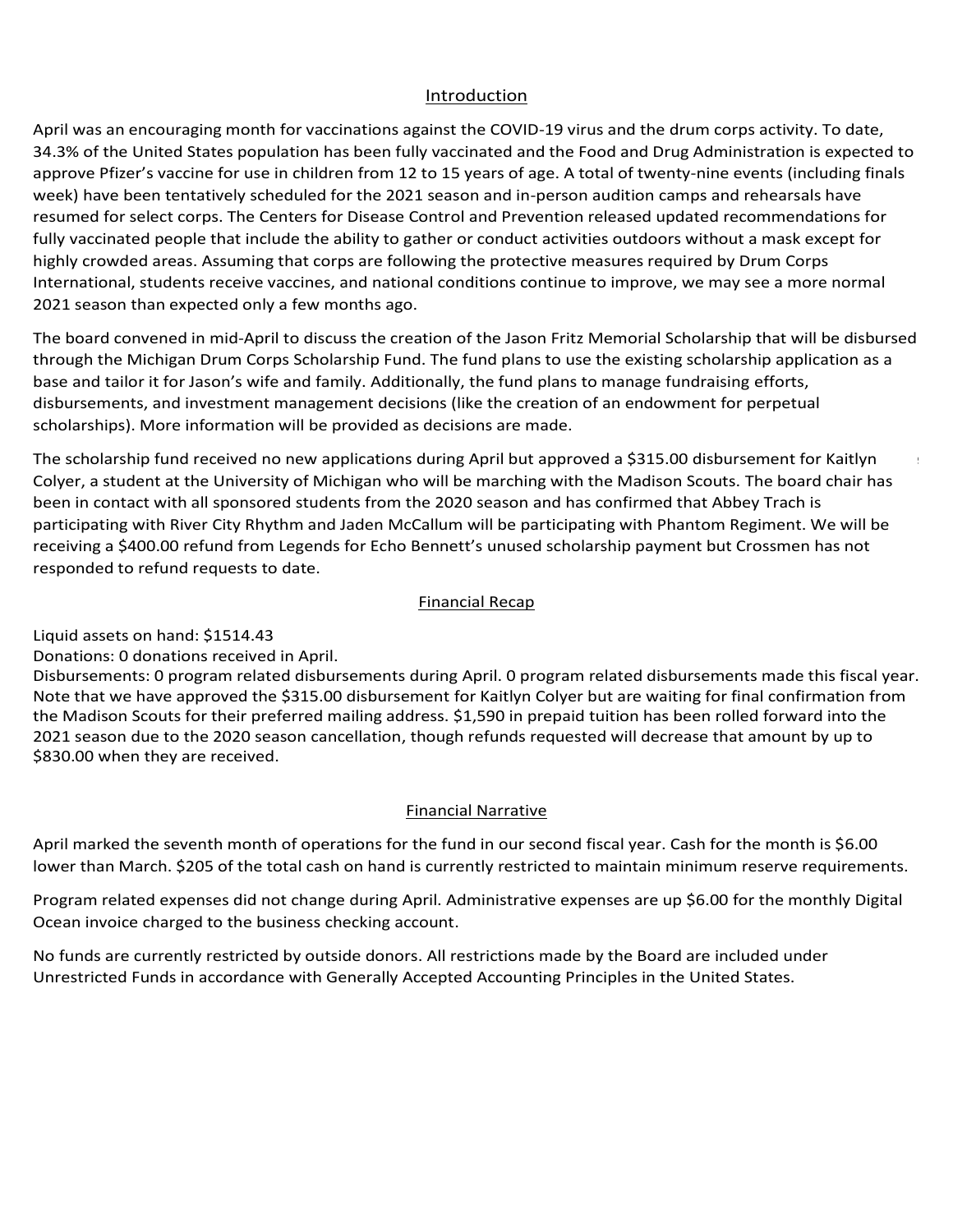## **Michigan Drum Corps Scholarship Fund 3:00 PM Statement of Financial Position 1976** 05/09/2021 **As of April 30, 2021 Accrual Basis Accrual Basis**

|                                        | Apr 2021 | <b>Mar 2021</b> |
|----------------------------------------|----------|-----------------|
| <b>ASSETS</b>                          |          |                 |
| <b>Current Assets</b>                  |          |                 |
| Cash                                   |          |                 |
| <b>Unrestricted - Checking</b>         | 1,628.43 | 1,634.43        |
| <b>Unrestricted - Savings</b>          | 91.00    | 91.00           |
| <b>Less: Reserve Requirements</b>      | (205.00) | (205.00)        |
| <b>Total Unrestricted Cash</b>         | 1,514.43 | 1,520.43        |
| <b>Restricted Cash</b>                 | 205.00   | 205.00          |
| <b>Total Checking/Savings</b>          | 1,719.43 | 1,725.43        |
| <b>Accounts Receivable</b>             |          |                 |
| <b>Accounts Receivable</b>             | 0.00     | 0.00            |
| <b>Pledges Receivable</b>              | 0.00     | 0.00            |
| <b>Allowance for Uncollectibles</b>    | 0.00     | 0.00            |
| <b>Total Accounts Receivable</b>       | 0.00     | 0.00            |
| <b>Total Current Assets</b>            | 1,719.43 | 1,725.43        |
| <b>Fixed Assets</b>                    |          |                 |
| Property, Plant, & Equipment           | 0.00     | 0.00            |
| <b>Total Fixed Assets</b>              | 0.00     | 0.00            |
| <b>Other Assets</b>                    |          |                 |
| <b>Marketable Securities</b>           | 0.00     | 0.00            |
| <b>Prepaid Expenses</b>                | 1,590.00 | 1,590.00        |
| <b>Other Assets</b>                    | 0.00     | 0.00            |
| <b>Security Deposits</b>               | 0.00     | 0.00            |
| <b>Endowments</b>                      | 0.00     | 0.00            |
| <b>Total Other Assets</b>              | 1,590.00 | 1,590.00        |
| <b>TOTAL ASSETS</b>                    | 3,309.43 | 3,315.43        |
| <b>LIABILITIES &amp; EQUITY</b>        |          |                 |
| <b>Liabilities</b>                     |          |                 |
| <b>Current Liabilities</b>             |          |                 |
| <b>Accounts Payable</b>                | 315.00   | 0.00            |
| <b>Total Accounts Payable</b>          | 315.00   | 0.00            |
| <b>Other Current Liabilities</b>       |          |                 |
| <b>Salaries and Wages Payable</b>      | 0.00     | 0.00            |
| <b>Total Other Current Liabilities</b> | 0.00     | 0.00            |
| <b>Total Current Liabilities</b>       | 315.00   | 0.00            |
| <b>Long Term Liabilities</b>           |          |                 |
| <b>Notes Payable</b>                   | 0.00     | 0.00            |
| <b>Total Long Term Liabilities</b>     | 0.00     | 0.00            |
| <b>Total Liabilities</b>               | 315.00   | 0.00            |
| <b>Equity</b>                          |          |                 |
| <b>Unrestricted Net Assets</b>         | 2,994.43 | 3,315.43        |
| <b>Donor Restricted Net Assets</b>     | 0.00     | 0.00            |
| <b>Total Equity</b>                    | 2,994.43 | 3,315.43        |
| <b>TOTAL LIABILITIES &amp; EQUITY</b>  | 3,309.43 | 3,315.43        |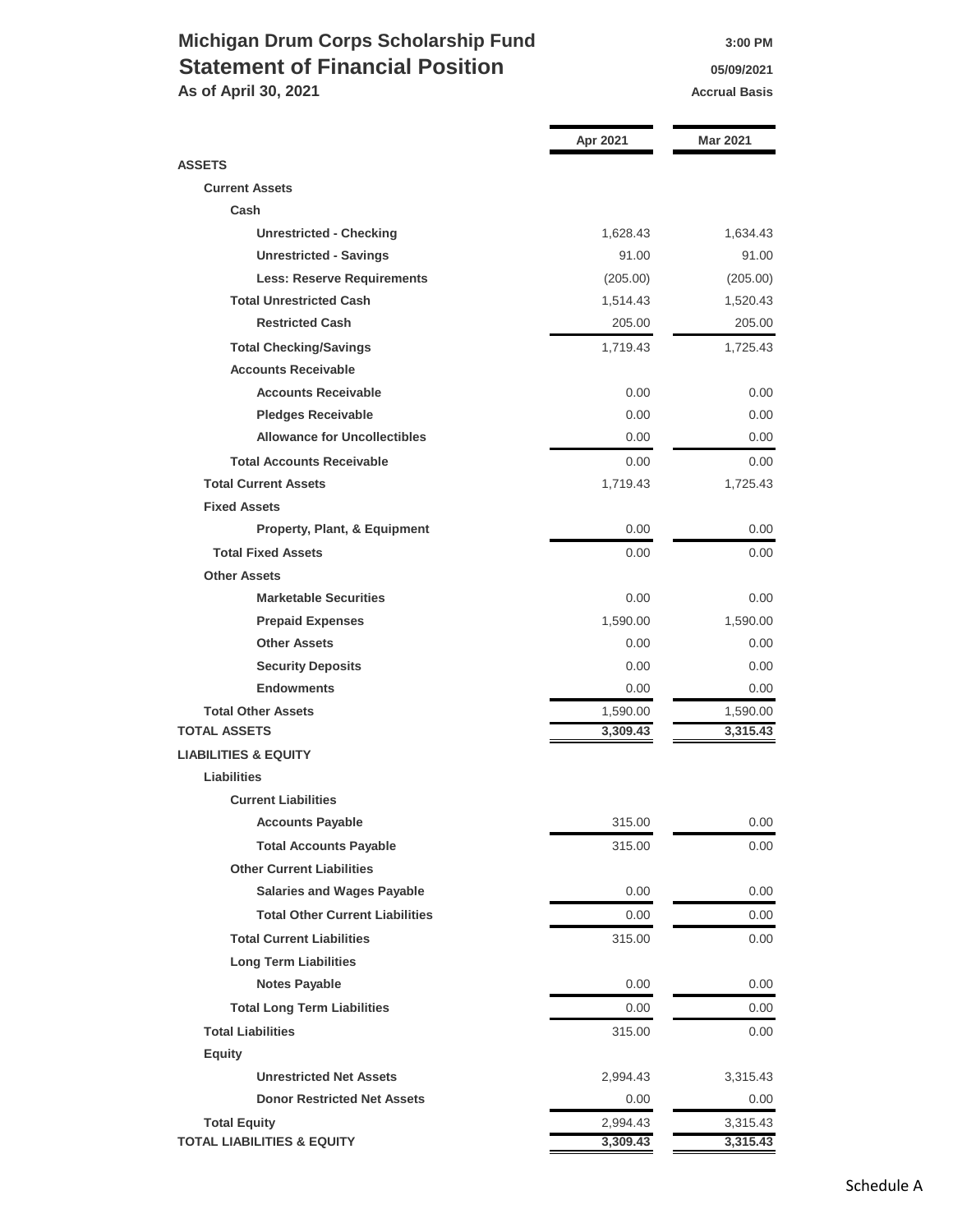## **Michigan Drum Corps Scholarship Fund 3:00 PM** 3:00 PM **Statement of Activities 1978 1989 1989 1989 1989 1989 1989 1989 1989 1989 1989 1989 1989 1989 1989 1989 1989 1989 1989 1989 1989 1989 1989 1989 1989 1989 1989 1989 April 2021 Accrual Basis**

|                                      | Apr 2021  | <b>Mar 2021</b> | <b>Year to Date</b> |
|--------------------------------------|-----------|-----------------|---------------------|
| <b>Ordinary Income/Expense</b>       |           |                 |                     |
| Income                               |           |                 |                     |
| <b>Contributions</b>                 |           |                 |                     |
| <b>Individual Contributions</b>      | 0.00      | 150.00          | 955.00              |
| <b>Corporate Contributions</b>       | 0.00      | 0.00            | 0.00                |
| <b>Gifts in Kind</b>                 | 0.00      | 0.00            | 0.00                |
| <b>Total Contributions</b>           | 0.00      | 150.00          | 955.00              |
| <b>Major Gifts</b>                   | 0.00      | 0.00            | 0.00                |
| <b>Investments</b>                   |           |                 |                     |
| <b>Interest Income</b>               | 0.00      | 0.00            | 0.00                |
| <b>Investments</b>                   | 0.00      | 0.00            | 0.00                |
| <b>Other Income</b>                  | 0.00      | 0.00            | 0.00                |
| <b>Total Investments</b>             | 0.00      | 0.00            | 0.00                |
| <b>Other Income</b>                  | 0.00      | 0.00            | 0.00                |
| <b>Total Income</b>                  | 0.00      | 150.00          | 955.00              |
| <b>Expense</b>                       |           |                 |                     |
| <b>Program Expenses</b>              |           |                 |                     |
| <b>Auditions &amp; Camp Fees</b>     | 0.00      | 0.00            | 0.00                |
| <b>Member Tuition</b>                | 315.00    | 0.00            | 315.00              |
| <b>Other Program Expenses</b>        | 0.00      | 0.00            | 0.00                |
| <b>Total Program Expenses</b>        | 315.00    | 0.00            | 315.00              |
| <b>Administrative Expenses</b>       |           |                 |                     |
| <b>Supplies</b>                      | 0.00      | 0.00            | 0.00                |
| <b>Postage</b>                       | 0.00      | 0.00            | 0.00                |
| <b>Travel</b>                        | 0.00      | 0.00            | 0.00                |
| <b>Registration Fees</b>             | 0.00      | 0.00            | 0.00                |
| <b>Software Purchases</b>            | 0.00      | 0.00            | 0.00                |
| <b>Other Expenses</b>                | 0.00      | 0.00            | 0.00                |
| <b>Contract Services</b>             | 0.00      | 0.00            | 0.00                |
| <b>Website Expenses</b>              | 6.00      | 6.00            | 42.00               |
| <b>Fundraising Expenses</b>          | 0.00      | 0.00            | 0.00                |
| <b>Bank Fees</b>                     | 0.00      | 0.00            | 18.45               |
| <b>Paypal Fees</b>                   | 0.00      | 0.00            | 3.20                |
| <b>Total Administrative Expenses</b> | 6.00      | 6.00            | 63.65               |
| <b>Total Expenses</b>                | 321.00    | 6.00            | 378.65              |
| Net Income                           | $-321.00$ | 144.00          | 576.35              |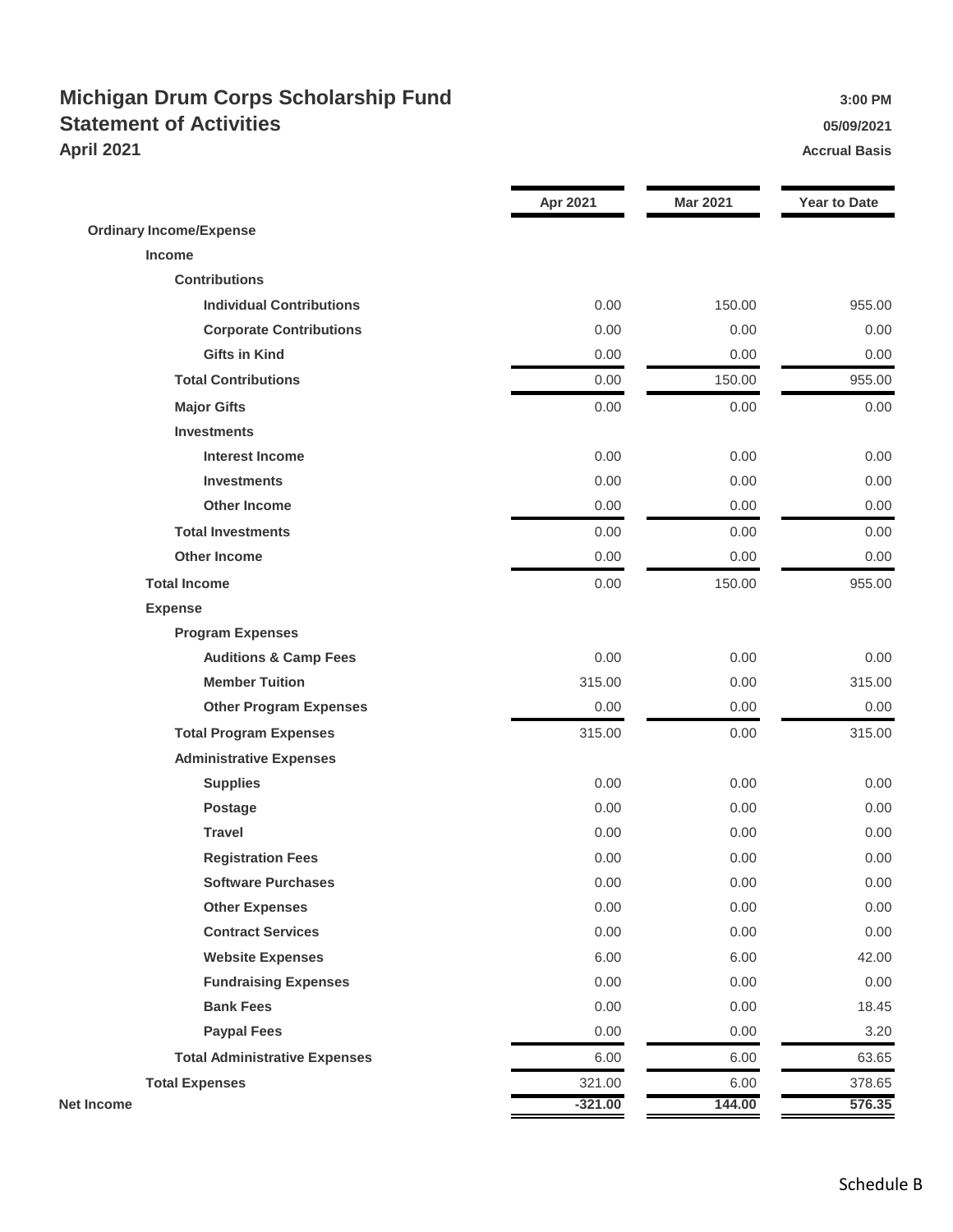# **Michigan Drum Corps Scholarship Fund 3:00 PM** 3:00 PM **Statement of Changes in Net Assets 1988 1989/2021 1989/2021**

**As of April 30, 2021 Accrual Basis Accrual Basis** 

|                                                      | Apr 2021  | <b>Mar 2021</b> | <b>Year to Date</b> |
|------------------------------------------------------|-----------|-----------------|---------------------|
| <b>Total Unrestricted Revenues</b>                   | 0.00      | 150.00          | 955.00              |
| <b>Net Assets Released from Restriction</b>          | 0.00      | 0.00            | 0.00                |
| <b>Total Unrestricted Expenses and Losses</b>        | $-321.00$ | $-6.00$         | $-378.65$           |
| <b>Increase in Unrestricted Net Assets</b>           | $-321.00$ | 144.00          | 576.35              |
|                                                      | 0.00      | 0.00            | 0.00                |
| <b>Donor Restricted Net Assets</b>                   | 0.00      | 0.00            | 0.00                |
| <b>Temporarily Restricted Net Assets</b>             | 0.00      | 0.00            | 0.00                |
| <b>Contributions</b>                                 | 0.00      | 0.00            | 0.00                |
| <b>Net Assets Released from Restriction</b>          | 0.00      | 0.00            | 0.00                |
| <b>Increase in Temporarily Restricted Net Assets</b> | 0.00      | 0.00            | 0.00                |
| <b>Permanently Restricted Net Assets</b>             | 0.00      | 0.00            | 0.00                |
| <b>Contributions</b>                                 | 0.00      | 0.00            | 0.00                |
| <b>Increase in Permanently Restricted Net Assets</b> | 0.00      | 0.00            | 0.00                |
| <b>Change in Net Assets</b>                          | $-321.00$ | 144.00          | 576.35              |
| <b>Beginning Net Assets:</b>                         | 3,315.43  | 3,171.43        | 2,418.08            |
| <b>Ending Net Assets:</b>                            | 2.994.43  | 3,315.43        | 2.994.43            |